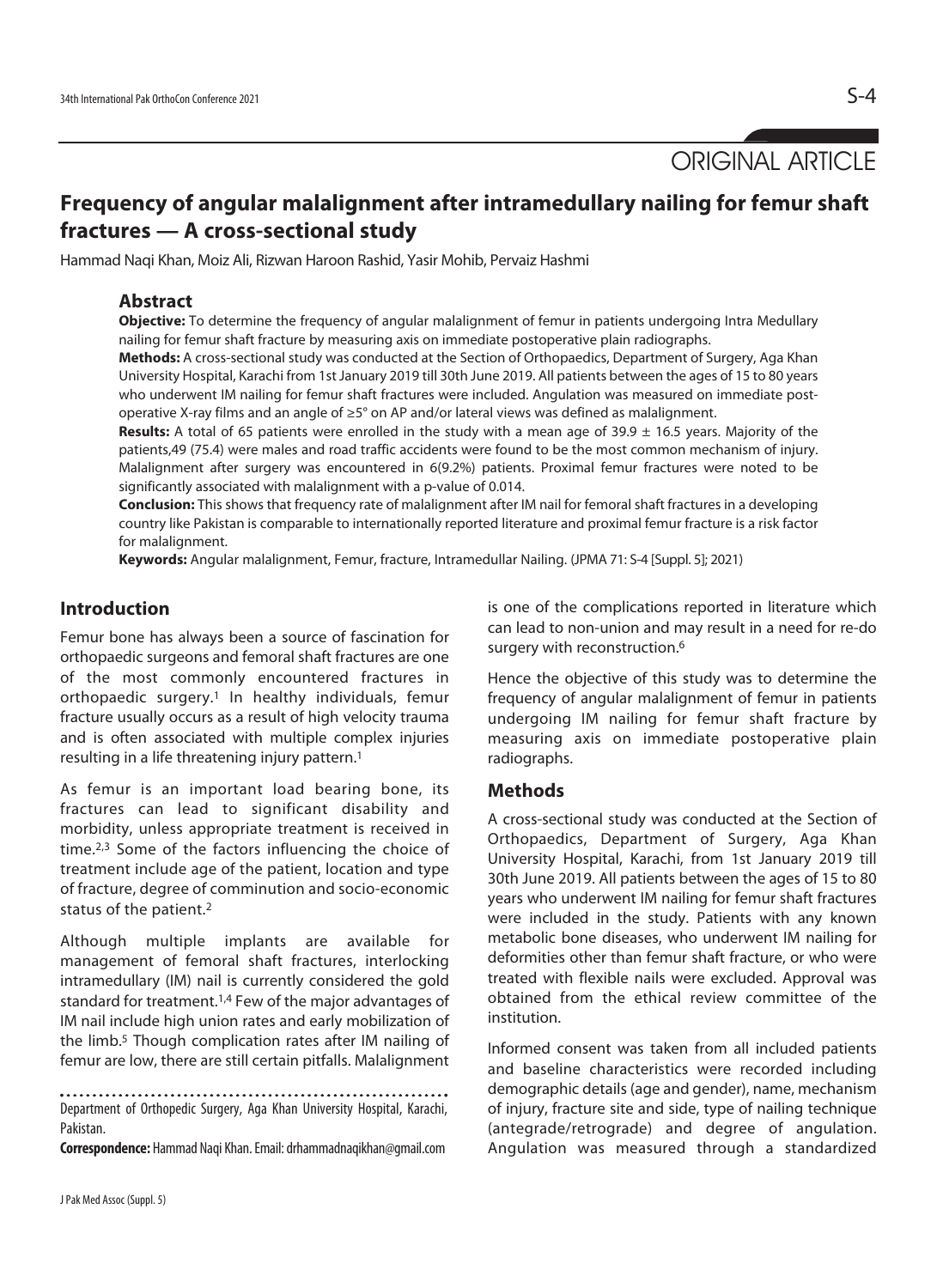computer software on immediate post-operative X-ray films using antero-posterior and lateral views. The angle measured was at the point of intersection of two lines drawn from anatomical axis of proximal and distal segments of femur respectively. Malalignment was defined as presence of greater than 5° varus/valgus angulation on antero-posterior radiograph and/or presence of greater than 5° flexion/extension on lateral radiograph.7 All surgeries were performed by experienced orthopaedic surgeons with at least 5 years of experience and same type of prosthesis was used for all procedures. Sample size was calculated by using WHO Sample size calculator.<sup>8</sup> Confidence level (1- $\alpha$  %) was taken as 95%, with precision (d) of 0.07 and taking the frequency of malalignment from literature as 9%. Considering the frequency of femur fracture presented to our institute, the largest sample size that was calculated for the frequency of malalignment was 65.

Data was analysed using SPSS version 21. All quantitative variables are represented as mean  $\pm$  standard deviation while all qualitative variables are expressed in terms of percentages. Data was checked for normality using Shapiro-Wilk test. Chi-square and Independent sample Ttests were used where appropriate and p-value of <0.05 was taken as significant.

# **Results**

A total of 65 patients were enrolled in the study with the mean age being 39.9  $\pm$  16.5 years. Majority, 49 (75.4) of

**Table-1:** Baseline Characteristics of study population.

| <b>Patient Characteristics</b> | Frequency (%) /<br>Mean $\pm$ Standard deviation |  |
|--------------------------------|--------------------------------------------------|--|
|                                |                                                  |  |
| Mean Age (years)               | $39.9 \pm 16.5$                                  |  |
| Gender                         |                                                  |  |
| Male                           | 49 (75.4)                                        |  |
| Female                         | 16 (24.6)                                        |  |
| <b>Mechanism of Injury</b>     |                                                  |  |
| <b>Road Traffic Accident</b>   | 43 (66.2)                                        |  |
| Fall                           | 18(27.7)                                         |  |
| Gunshot                        | 2(3.1)                                           |  |
| <b>Others</b>                  | 2(3.1)                                           |  |
| Laterality                     |                                                  |  |
| Right                          | 38 (58.5)                                        |  |
| l eft                          | 27 (41.5)                                        |  |
| <b>Fracture Location</b>       |                                                  |  |
| Proximal                       | 20 (30.8)                                        |  |
| Middle                         | 40 (61.5)                                        |  |
| Distal                         | 5(7.7)                                           |  |
| <b>Type of Nail</b>            |                                                  |  |
| Anterograde                    | 60(92.3)                                         |  |
| Retrograde                     | 5(7.7)                                           |  |

**Table-2:** Association of patient characteristics with malalignment.

| <b>Patient</b>               | <b>Mal-alignment</b> |            | P-value |
|------------------------------|----------------------|------------|---------|
| <b>Characteristics</b>       | Present (%)          | Absent (%) |         |
| Gender                       |                      |            | 0.54    |
| Male                         | 5(10.2)              | 44 (89.8)  |         |
| Female                       | 1(6.2)               | 15(93.8)   |         |
| <b>Mechanism of Injury</b>   |                      |            | 0.1     |
| <b>Road Traffic Accident</b> | 5(11.6)              | 38 (88.4)  |         |
| Fall                         | NIL(0.0)             | 18 (100)   |         |
| Gunshot                      | NIL(0.0)             | 2(100)     |         |
| <b>Others</b>                | 1(50.0)              | 1(50.0)    |         |
| <b>Fracture Location</b>     |                      |            | 0.014   |
| Proximal                     | 5(25.0)              | 15(75.0)   |         |
| Middle                       | 1(2.5)               | 39 (97.5)  |         |
| Distal                       | NIL(0.0)             | 5(100)     |         |
| <b>Type of Nail</b>          |                      |            | 0.61    |
| Anterograde                  | 6(10.0)              | 54 (90.0)  |         |
| Retrograde                   | NIL(0.0)             | 5(100)     |         |

the patients were males and road traffic accidents were found to be the most common mechanism of injury as shown in Table-1. Fracture of mid shaft of femur was noted to be more common than proximal and distal femur fractures. Majority of the patients 60(92.3%) underwent anterograde nailing while 5(7.7%) underwent retrograde nailing of the femur.

In terms of evaluation of malalignment of femur, 6 (9.2%) patients were noted to have malalignment after surgery while 59 (90.8%) patients had no malalignment. The mean age of patients with malalignment was noted to be  $35.8 \pm 2.2$  years compared to  $40.4 \pm 17.3$  years for those who had no malalignment, however the difference was not found to be statistically significant (p= 0.07). Association of multiple patient characteristics with presence or absence of malalignment is shown in Table-2. Proximal femur fractures were noted to be significantly associated with malalignment with a pvalue of 0.014.

# **Discussion**

The incidence of femoral shaft fractures is reported to vary between 10-21 per 100,000 persons/year and therefore is of great significance in orthopaedic practice.9 Timely management of this fracture is necessary to avoid considerable morbidity and disability, hence multiple treatment modalities have been used for internal fixation of femur fractures.2,3 With advancement in technology, femur IM nail has evolved as the gold standard for treatment of femur shaft fractures irrespective of their location (proximal, middle or distal).4 Various advantages of IM nailing of femur include short hospital stay, early functional mobilization of limb and high union rates.10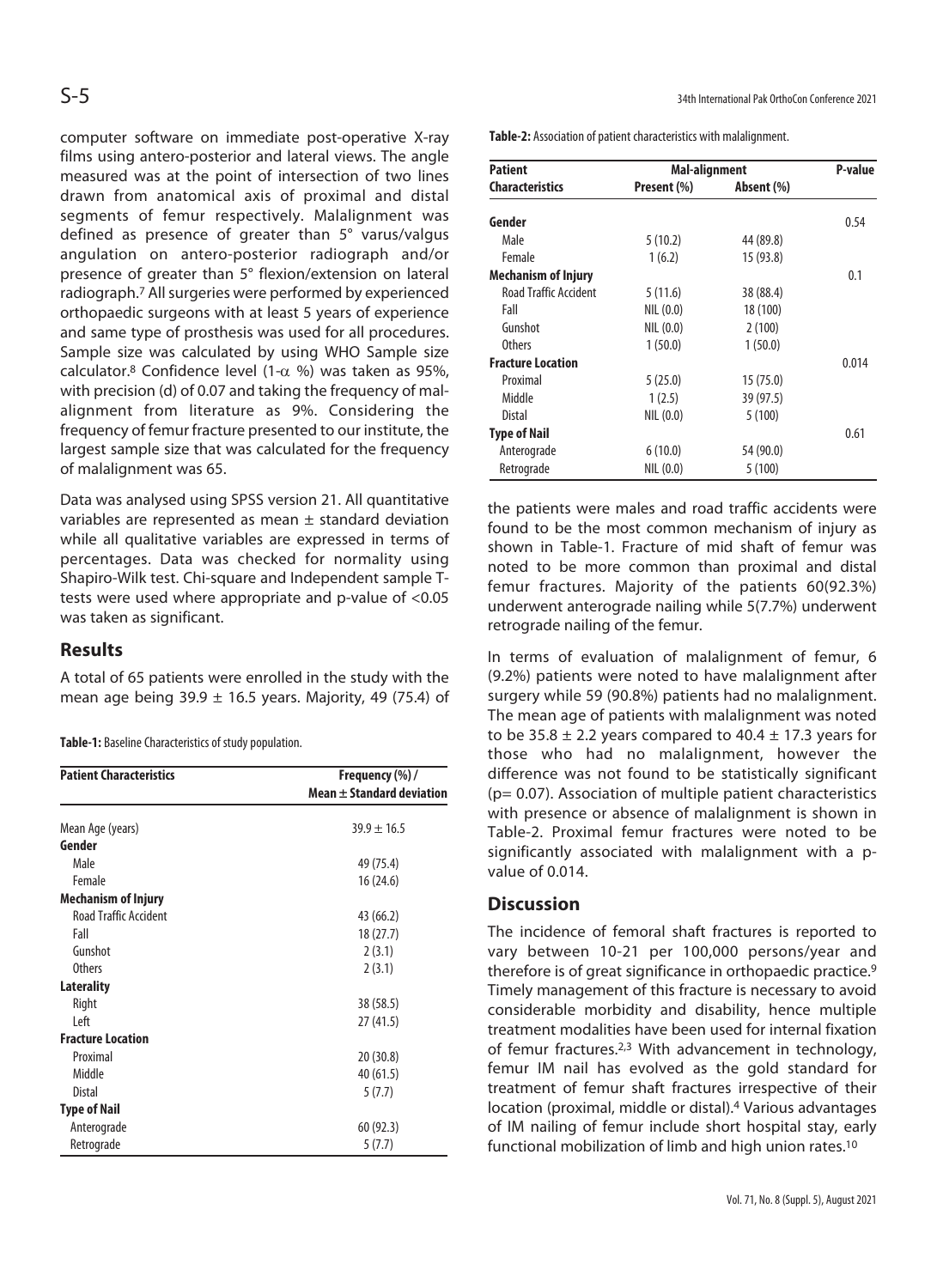Despite multiple advantages, femur IM nail also has some associated complications. Malalignment of femur after treatment with IM nail is one of the most feared complications which may result in non-union and need for second surgery.6 Presence of mal-rotation after fixation and limitation in functional outcomes and quality of life have also been reported in international literature and are an area of concern for orthopaedic surgeons.5,9,11

Malalignment after IM nailing has been described as either rotational or angular.<sup>11</sup> Rotational malalignment has been defined as presence of >15° of rotation either internally or externally. Numerous studies have evaluated its significance and its incidence has shown to vary from 22 to 52% in international literature.11-14 However, there are very few studies evaluating angular malalignment which has been defined as  $\geq 5^{\circ}$  of varus or valgus deformity after fixation.7

A study conducted in Malaysia in 2017 with a sample size of 179 patients showed a frequency rate of 2.8% for angular malalignment after IM nail for femoral shaft fractures. All patients were noted to have proximal shaft fractures although this finding was not found to be statistically significant.3 Similarly, in another study, William MR et.al noted an angular malalignment rate of 9% after IM nail for femur shaft fractures. They also found a significant association between unstable fracture pattern in addition to distal and proximal fracture location with malalignment.7 In contrast, Wilson NM et. al conducted a study in 2019 to compare postoperative alignment in femoral shaft fractures after fixation with retrograde standard Surgical Implant Generation Network (SIGN) nail vs fixation with retrograde Fin nail. They reported no case of malalignment in both groups.15

The current study also shows a frequency of 9.2% for angular malalignment after femoral IM nail which is comparable to previously reported literature.7 A slightly increased rate can be attributed to the fact that this study was conducted in a developing country with limited resources and lack of awareness amongst general population. As a result, most patients tend to present late which makes intra-operative reduction and appropriate alignment even more challenging.

This study also identified proximal femur fractures as a significant risk factor for malalignment as has been described in international literature. Ricci WM et. al in their study concluded that fractures of proximal third of femur are at a considerably higher risk for malalignment.7 Proximal femur fractures pose great difficulty during intra-operative reduction and are prone to varus malalignment due to strong forces acting on proximal femur segment by surrounding musculature including abductors (e.g Gluteus medius and minimus) and adductors.3,16

The results of the current study are comparable to internationally reported literature and therefore show that IM nail can be successfully used in developing countries for femoral shaft fractures.7 However, there is still considerable lack of literature on complications associated with IM nail specially from developing countries like Pakistan. In addition, post-operative malalignment is an important complication which can lead to non-union but there is very little international literature available on its incidence and risk factors. Hence, there is need to conduct large multi-centre studies from the developing world to evaluate its incidence and add on to internationally available literature.

### **Conclusion**

The current study shows that incidence rate of malalignment after IM nail for femoral shaft fractures in a developing country like Pakistan is comparable to internationally reported literature and proximal femur fracture is a risk factor for malalignment.

#### **Disclaimer:** None.

**Conflict of Interest:** None.

#### **Funding Disclosure:** None.

#### **References**

- 1. Umer M, Niazi A, Hussain D, Ahmad M. Treatment of acute fractures of the femoral shaft with reamed intramedullary interlocking AO nails. J Pak Med Assoc. 2004;54:423-6.
- 2. Xiong R, Mai QG, Yang CL, Ye SX, Zhang X, Fan SC. Intramedullary nailing for femoral shaft fractures in adults. The Cochrane database of systematic reviews. 2018;2018(2).
- 3. Sadagatullah A, Nazeeb M, Ibrahim S. Incidence of varus malalignment post interlocking nail in proximal femur shaft fractures comparing two types of entry points. Malays. Orthop. J. 2017;11:31.
- 4. Rudloff MI, Smith WR. Intramedullary nailing of the femur: current concepts concerning reaming.. J. Orthop. Trauma.2009;23:S12-S7.
- 5. Lindsey JD, Krieg JC. Femoral malrotation following intramedullary nail fixation. J Am Acad Orthop Surg 2011; 19:17-26.
- 6. Watanabe Y, Matsushita T. Femoral non-union with malalignment: reconstruction and biological stimulation with the chipping technique. Injury. 2016;47:S47-S52.
- 7. Ricci WM, Bellabarba C, Lewis R, Evanoff B, Herscovici D, DiPasquale T, et al. Angular malalignment after intramedullary nailing of femoral shaft fractures. J. Orthop. Trauma. 2001;15:90-5.
- 8. Lwanga SK, Lemeshow S. World Health Organization. Sample Size Determination in Health Studies: A Practical Manual; 1991